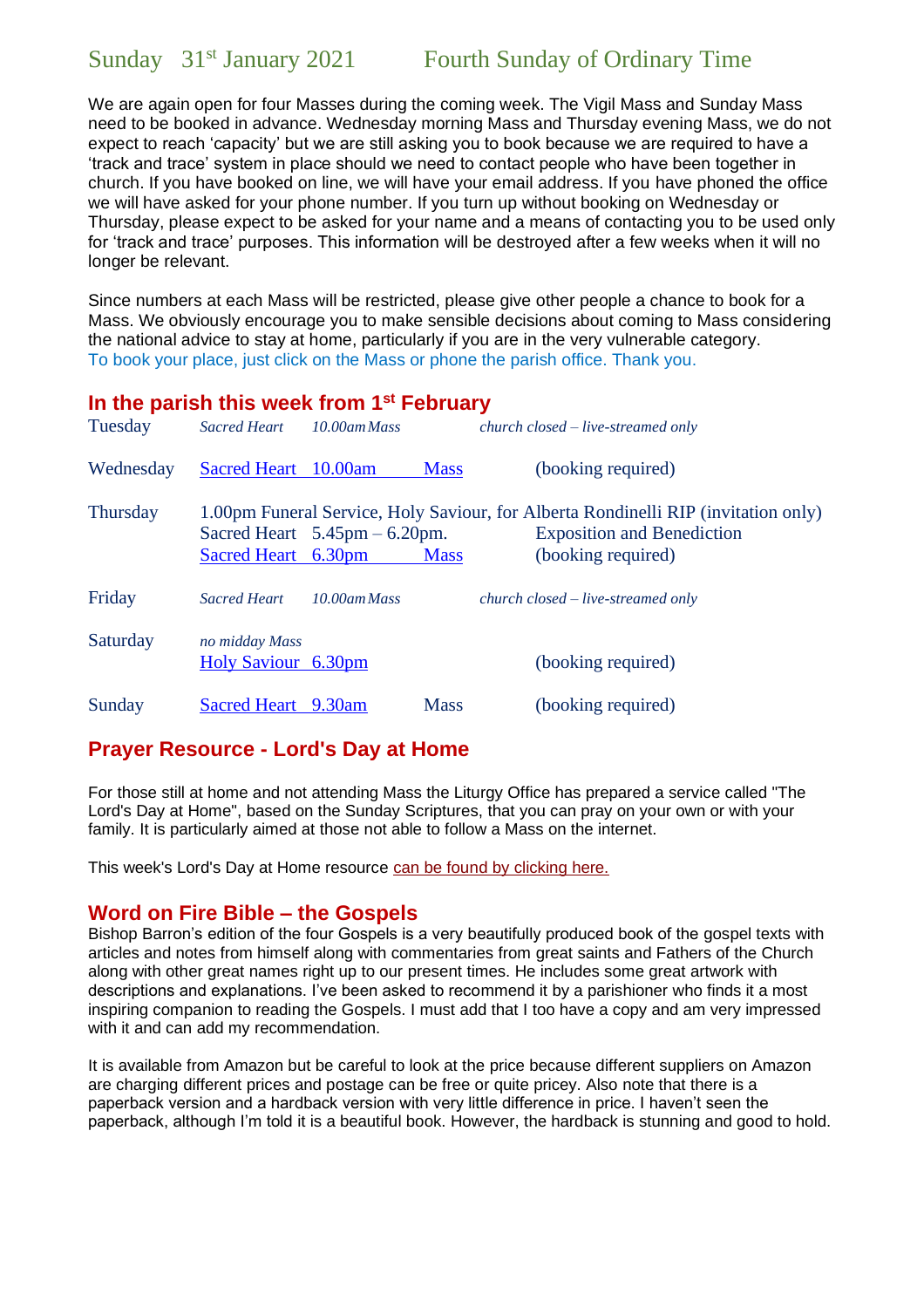#### **School Chaplain**

| Dates:                   | Apply by: 12 noon, Friday 5 February 2021                                               |
|--------------------------|-----------------------------------------------------------------------------------------|
|                          | Interview date: Wednesday 10 February 2021                                              |
| Salary:                  | Grade 6 (£21,748 - £25,481) Pro-rata, term time only.                                   |
| Hours:                   | We are supportive of applications from candidates who would prefer a part-time<br>role. |
| Contract type: Permanent |                                                                                         |
| Location:                | Colne, Lancashire                                                                       |

Fisher More is a thriving, oversubscribed, comprehensive Catholic school, proud of its heritage and success, and always striving for improvement.

We wish to appoint a Chaplain who can help and nurture our Catholic community to further develop our relationship with God.

The successful candidate will be a practising Roman Catholic. They will be extremely enthusiastic and demonstrate skills that will enable our young people to feel inspired and challenged. They should be creative, imaginative and possess a flair for promoting the Gospel values in an accessible way. They must have high standards in their own work and have experience of working successfully with young people.

We are seeking a team player who has the drive and ability to support and promote the Catholic ethos of the school as well as contributing towards the highest quality educational experience for all pupils in our care.

For further information please contact the school, email atkins.a@fishermore.lancs.sch.uk or visit our website http://www.fishermore.lancs.sch.uk). Completed application forms outlining your relevant training, experience and vision for the role should be submitted to the Headteacher by 12 noon on Friday 5 February 2021.

#### **Location & Contacts**

| Address:   | Gibfield Road                    |
|------------|----------------------------------|
|            | Colne                            |
|            | Lancashire                       |
|            | <b>BB8 8JT</b>                   |
| Telephone: | 01282 865299                     |
| Website:   | www.fishermore.lancs.sch.uk      |
| Email:     | atkins.a@fishermore.lancs.sch.uk |
|            |                                  |

## **Right To Life**

We have been asked to make you aware of the studies which are continuing on fetal pain and which are being highlighted by Right To Life.